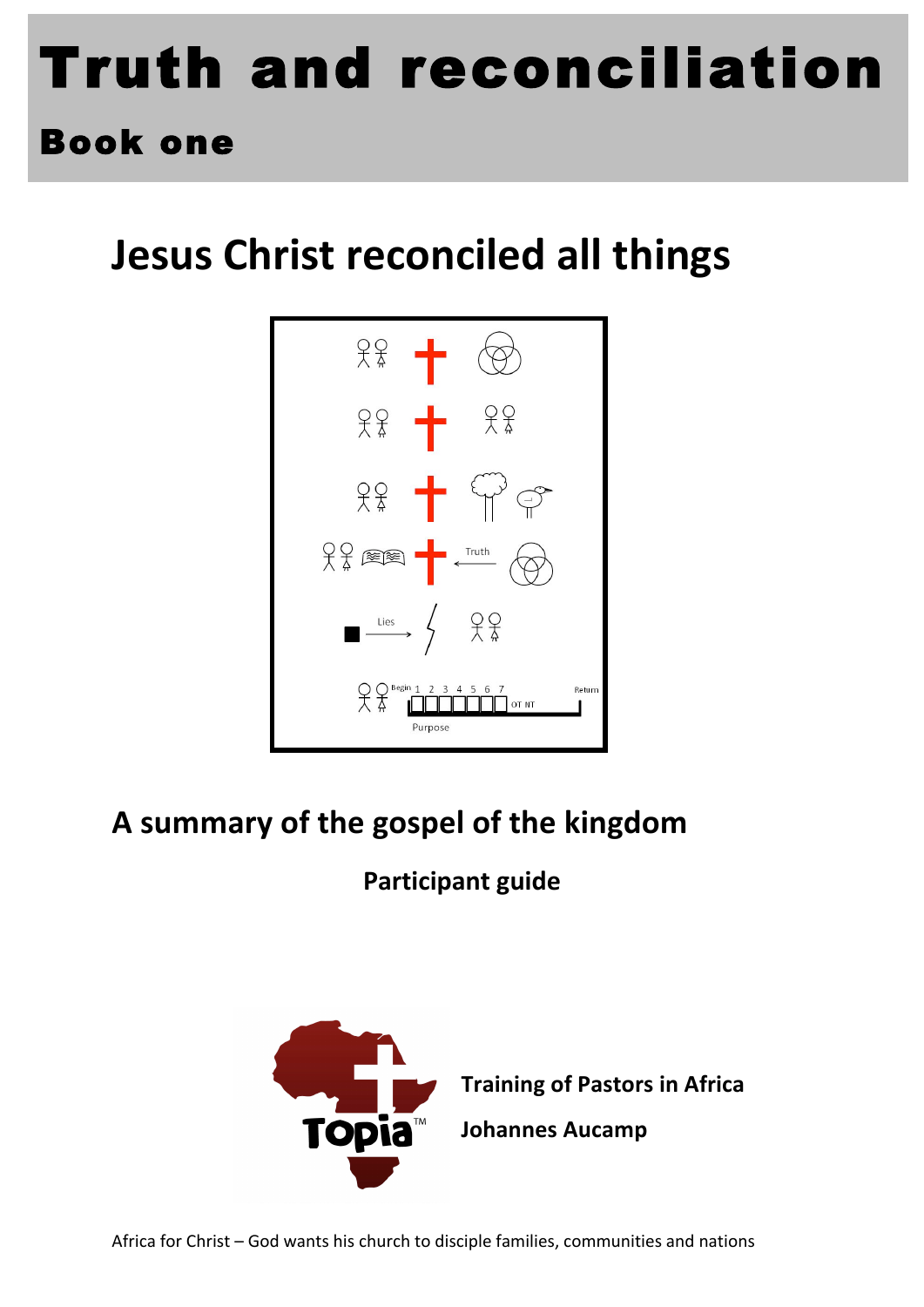#### **Jesus Christ reconciled all things**

#### A summary of the gospel of the kingdom for Africa

#### **Participant guide**

Jesus Christ reconciled all things. A summary of the gospel of the kingdom. Participant guide. Copyright © 2015 Training of Pastors in Africa, Pretoria, South Africa. www.topia.org.za

This work is made available under the terms of the Creative Commons Attribution-ShareAlike 3.0 license. You are permitted and encouraged to adapt the work, and to copy, distribute, and transmit it under the following conditions:

Attribution -- You must attribute the work by including the following statement: Copyright © 2015. Published by the Training of Pastors in Africa (www.topia.org.za) under terms of the Creative Commons Attribution-ShareAlike 3.0 license. For more information, see www.creativecommons.org

Non-Commercial -- You may not use this work for commercial purposes.



#### **Acknowledgement**

- The first lesson of Truth Centered Transformation Module 1: Introduction to Wholistic Ministry Copyright©2012 Reconciled World, Phoenix, Arizona, United States of America. www.reconciledworld.org was the basis from which this guide has been developed.
- The Truth and reconciliation series is the integration of the thoughts and efforts of many dear African brothers and sisters, Koos van Rooy, Hein v Wyk, Lizanne Aucamp, Truth Centred Transformation, Hope for Africa, Disciple Nations Alliance and Missionet.
- I would like to thank our loving and caring God, my family and all other dear brothers and sisters in Jesus Christ that contributed in any way to develop this series for churches and church leaders in Africa.' Specifically I want to mention Hein van Wyk, who demonstrated and taught me the gospel of the kingdom. May this series contribute to disciple and transform families, communities and nations in Africa.
- *From%Him%and%through%Him%and%to%Him%are%all%things.%To%God%be%the%glory%for%ever.%%Amen* (Rom 11:36).

Johannes Aucamp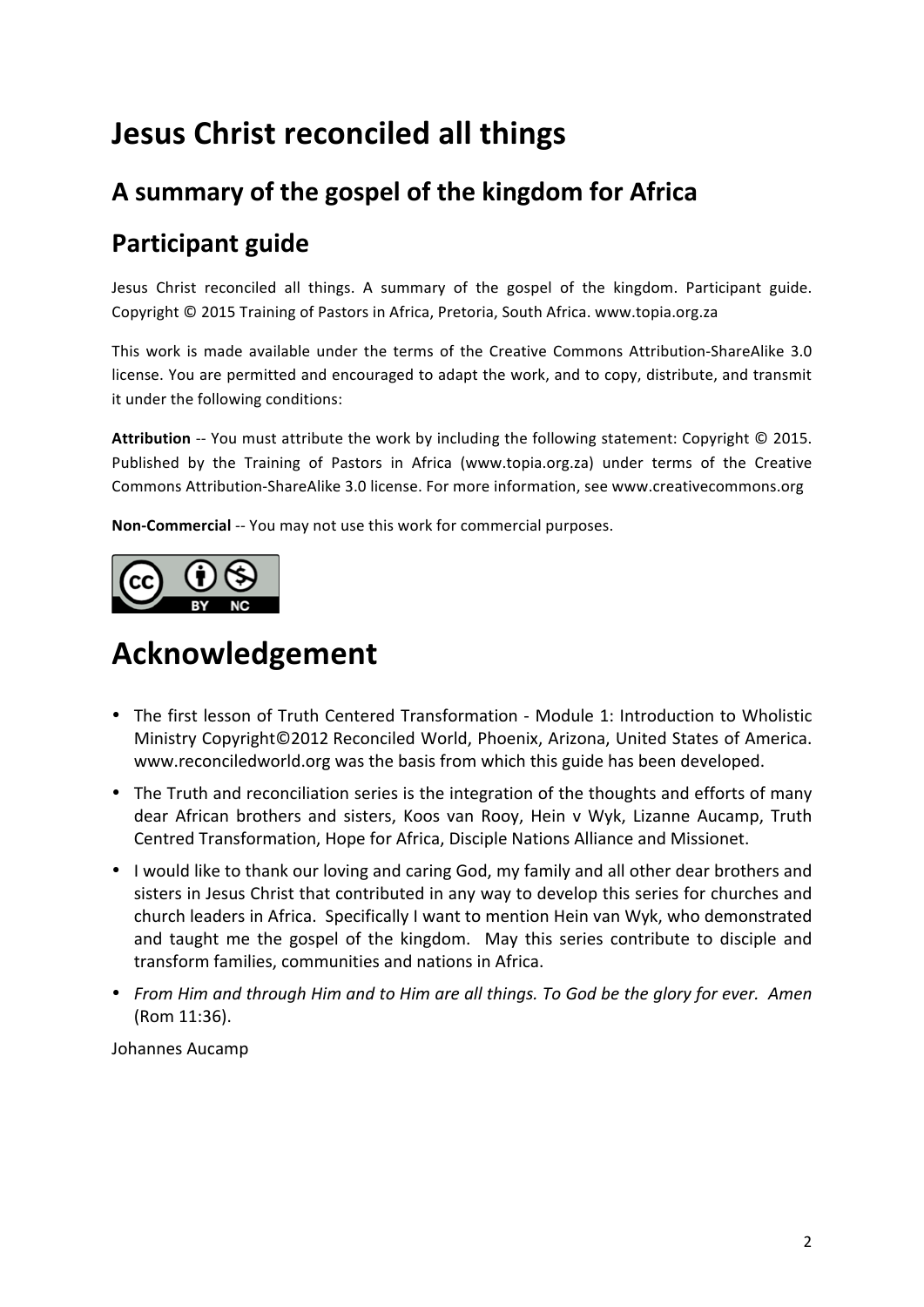#### **Table of content**

| Lesson 1: Jesus Christ sends | 04 |
|------------------------------|----|
| Lesson 2: In the beginning   | 05 |
| Picture summary              | 05 |
| Key truths                   | 06 |
| Lesson 3: The rebellion      | 07 |
| Picture summary              | 07 |
| Key truths                   | 08 |
| Lesson 4: God's plan         | 09 |
| Picture summary              | 09 |
| Key truths                   | 10 |
| Lesson 5: The cross          | 11 |
| Picture summary              | 11 |
| Key truths                   | 12 |
| Lesson 6: The church         | 13 |
| Picture summary              | 13 |
| Key truths                   | 14 |
| Lesson 7: The return         | 15 |
| Picture summary              | 15 |
| Key truths                   | 16 |
| Lesson 8: Action steps       | 17 |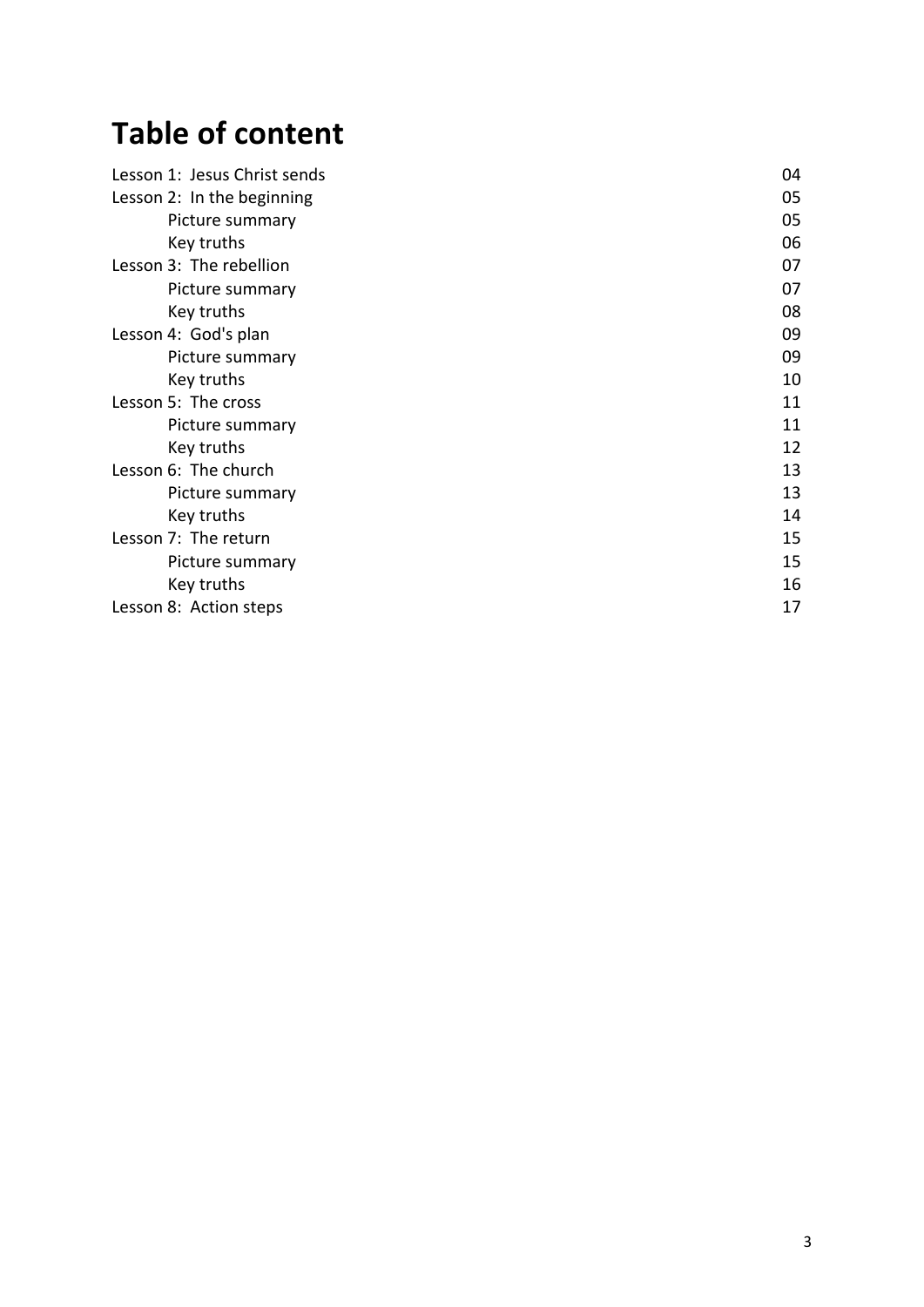#### **Lesson 1: Jesus Christ sends**

#### **Who are sent to make disciples?**

Read John 17:17-20

To what place are we called to make disciples?

Mark 5:18-20

Why did our Lord Jesus Cnrist die on the cross?

Read Colossians 1:15-23

What are all the things that Jesus Christ reconciled to Himself? Read Colossians 1:15-23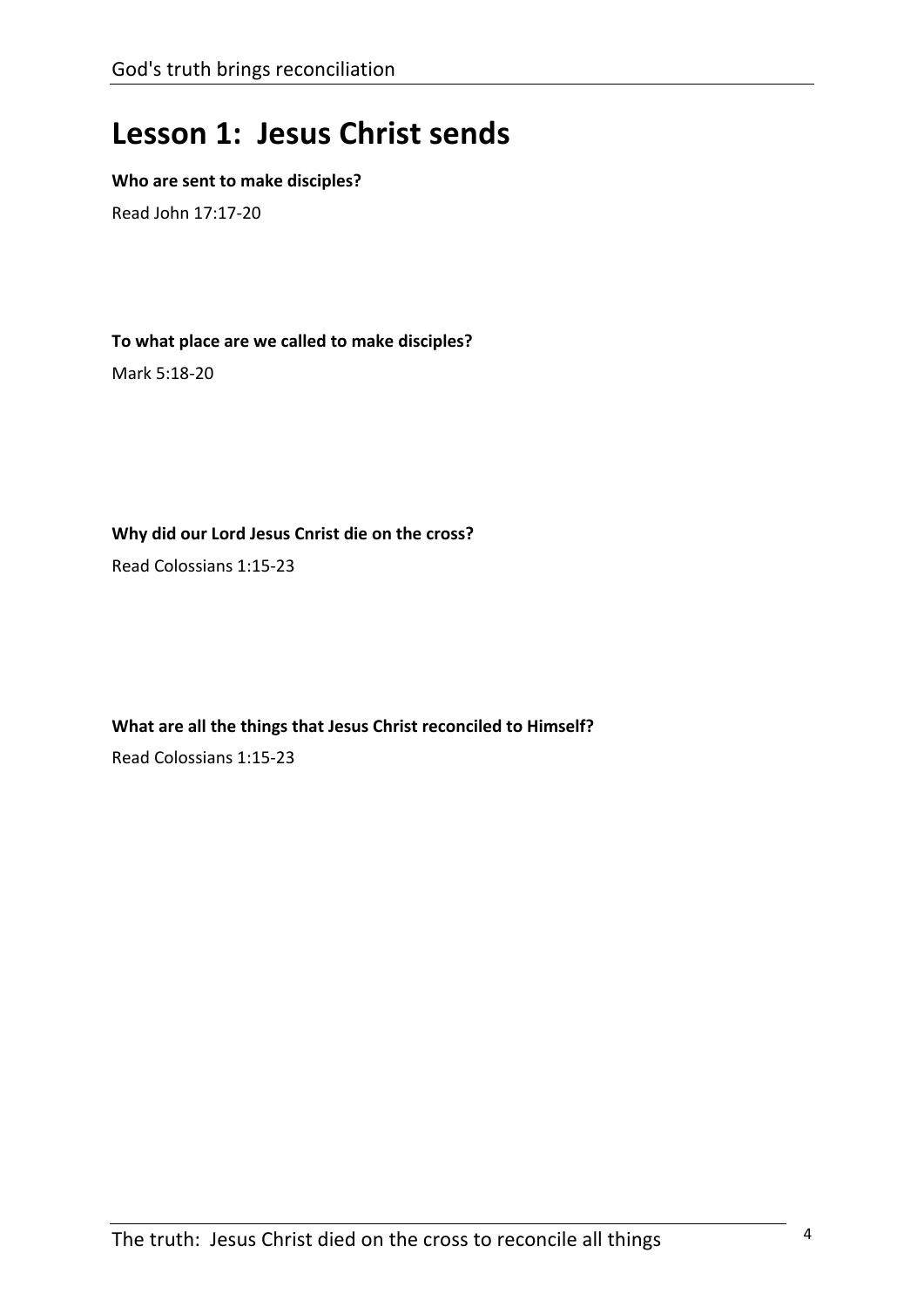#### **Lesson 2: In the beginning Supplement Connects**  $\sqrt{2}$

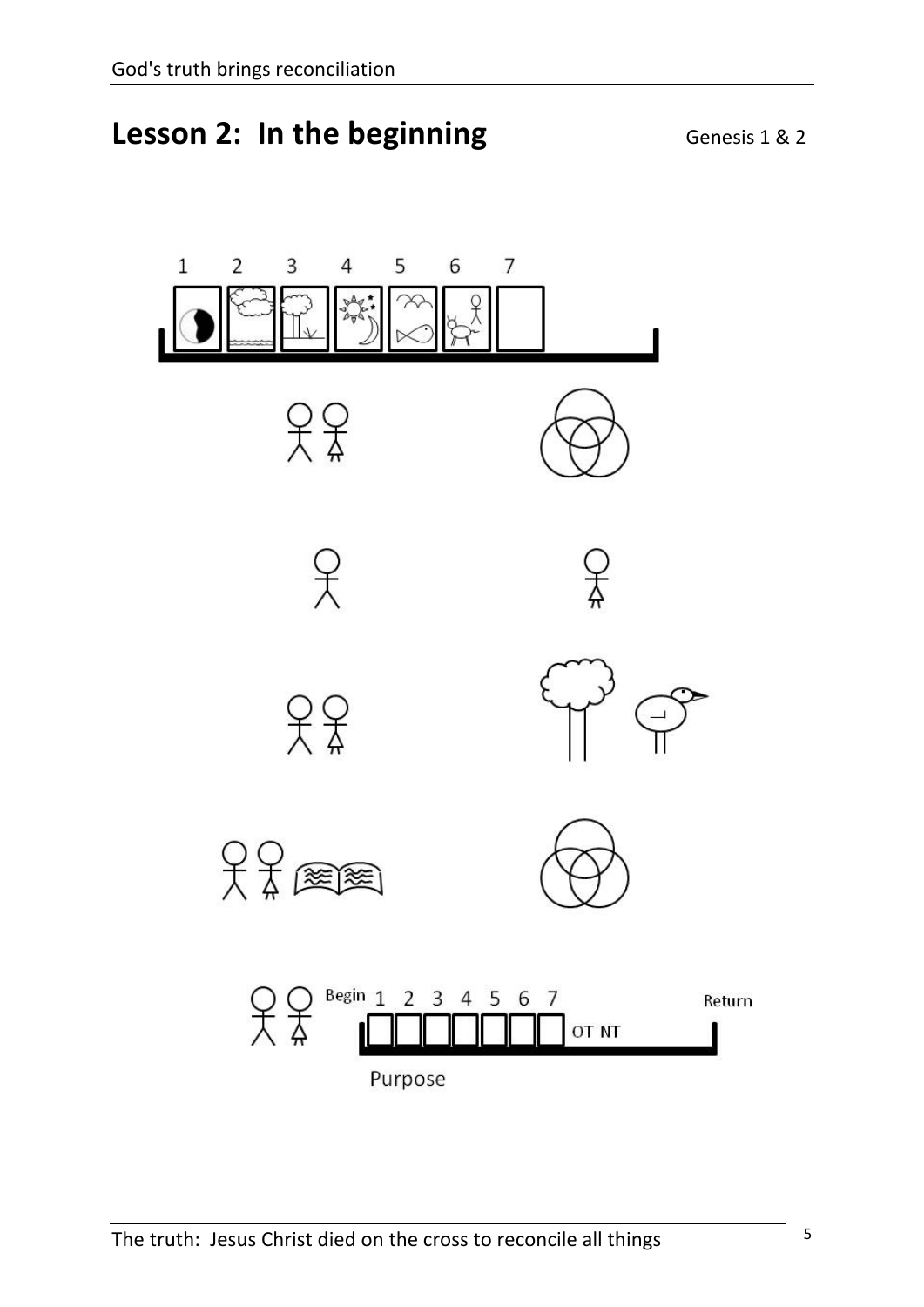**Who was the beginning of all things?** 

**How did God create everything?** 

How was the relationship between God and people in the beginning?

How was the relationship between people in the beginning?

How was the relationship between people and creation in the beginning?

Where did people get knowledge in the beginning?

What kind of knowledge did people get from God in the beginning?

How did people use the time that God gave them in the beginning?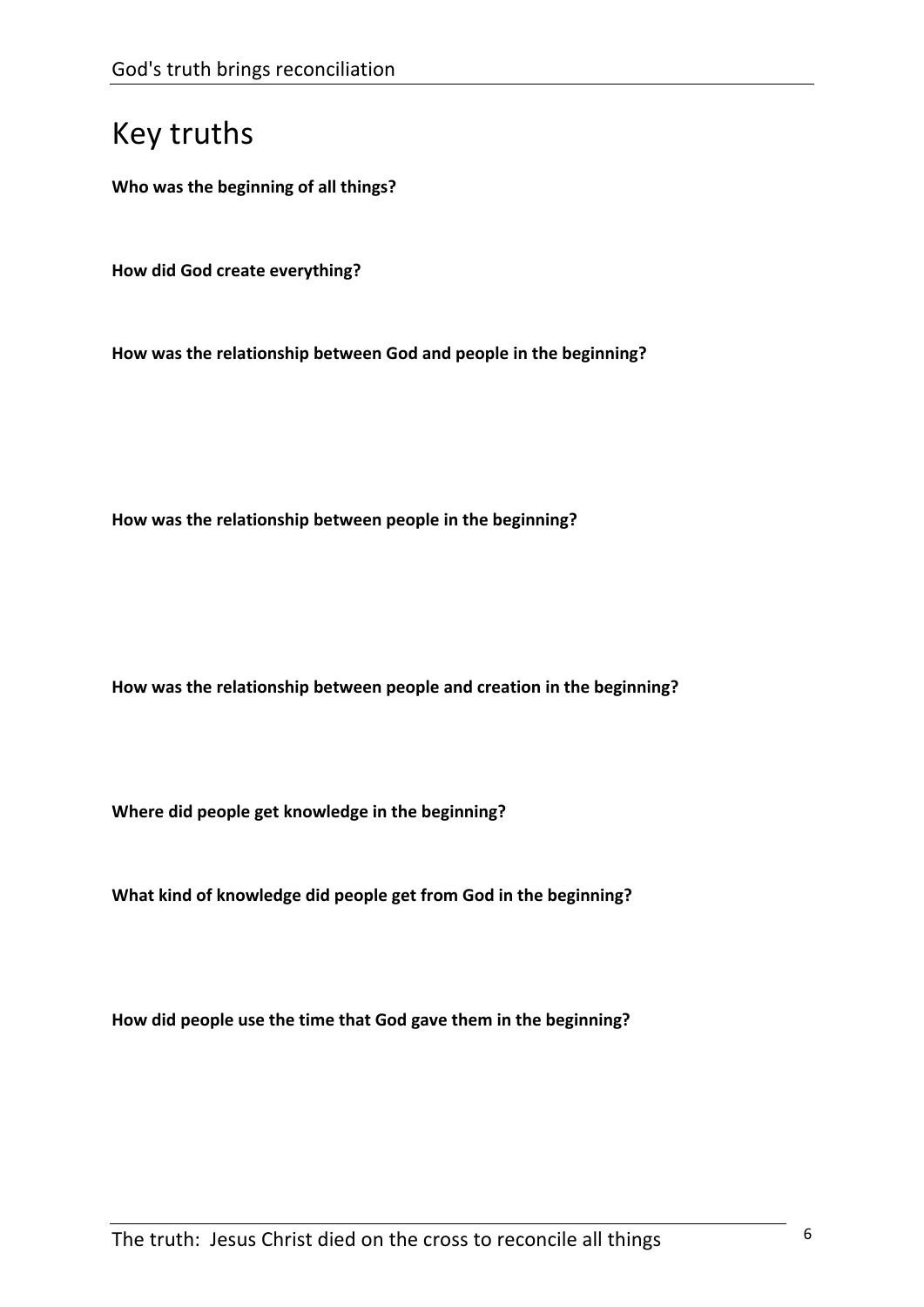#### **Lesson 3: The rebellion Separate Secure 2: All Security Senesis 3**

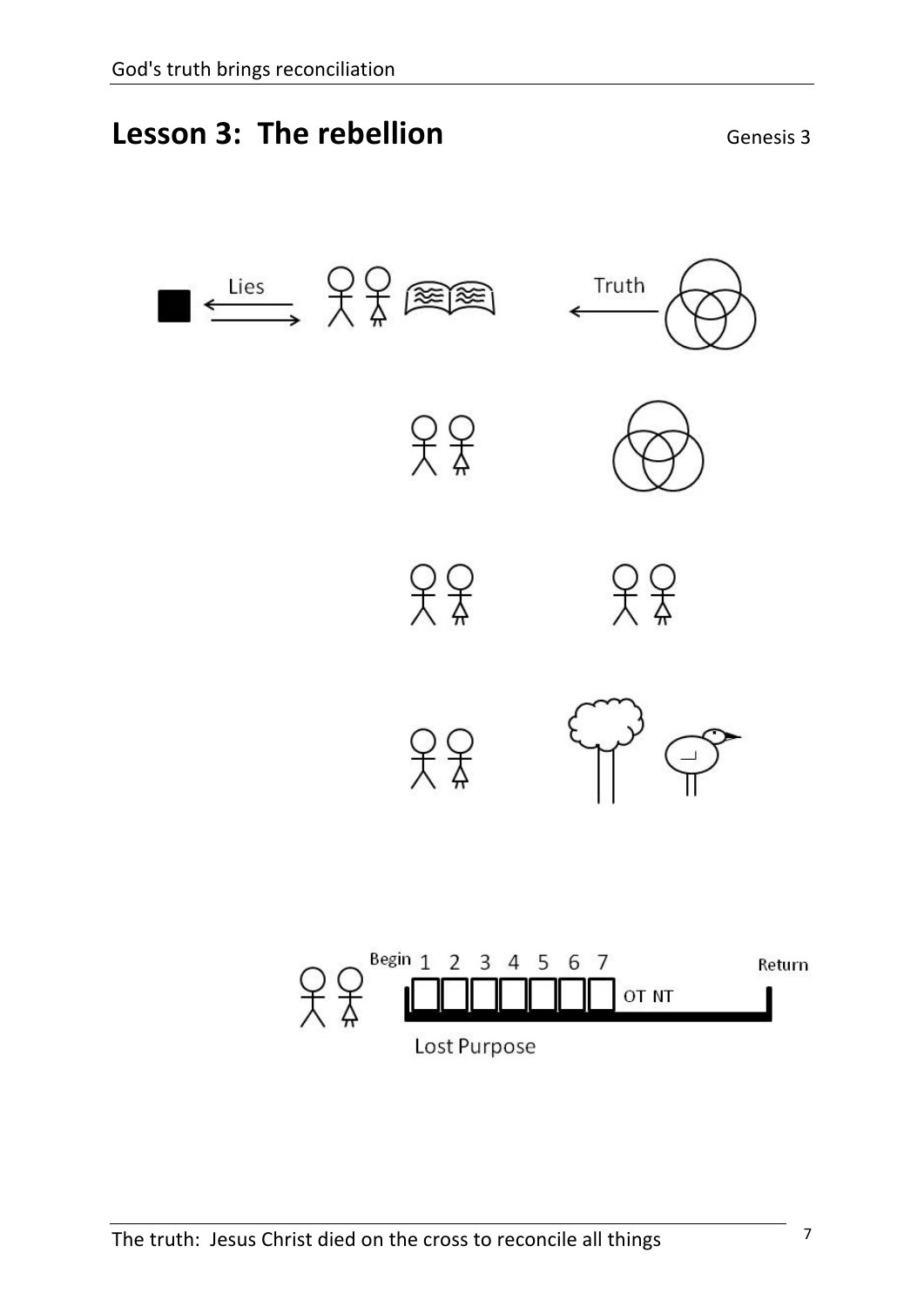**Where did people get knowledge in Genesis 3?** 

**What kind of knowledge did people receive from Satan?** 

**What happened with the relationship between God and people?** 

Who changed and who stayed the same when people disobeyed God?

What happened with the relationship between people?

What happened with the relationship between people and creation?

How did people use the time that God gave them after the rebellion?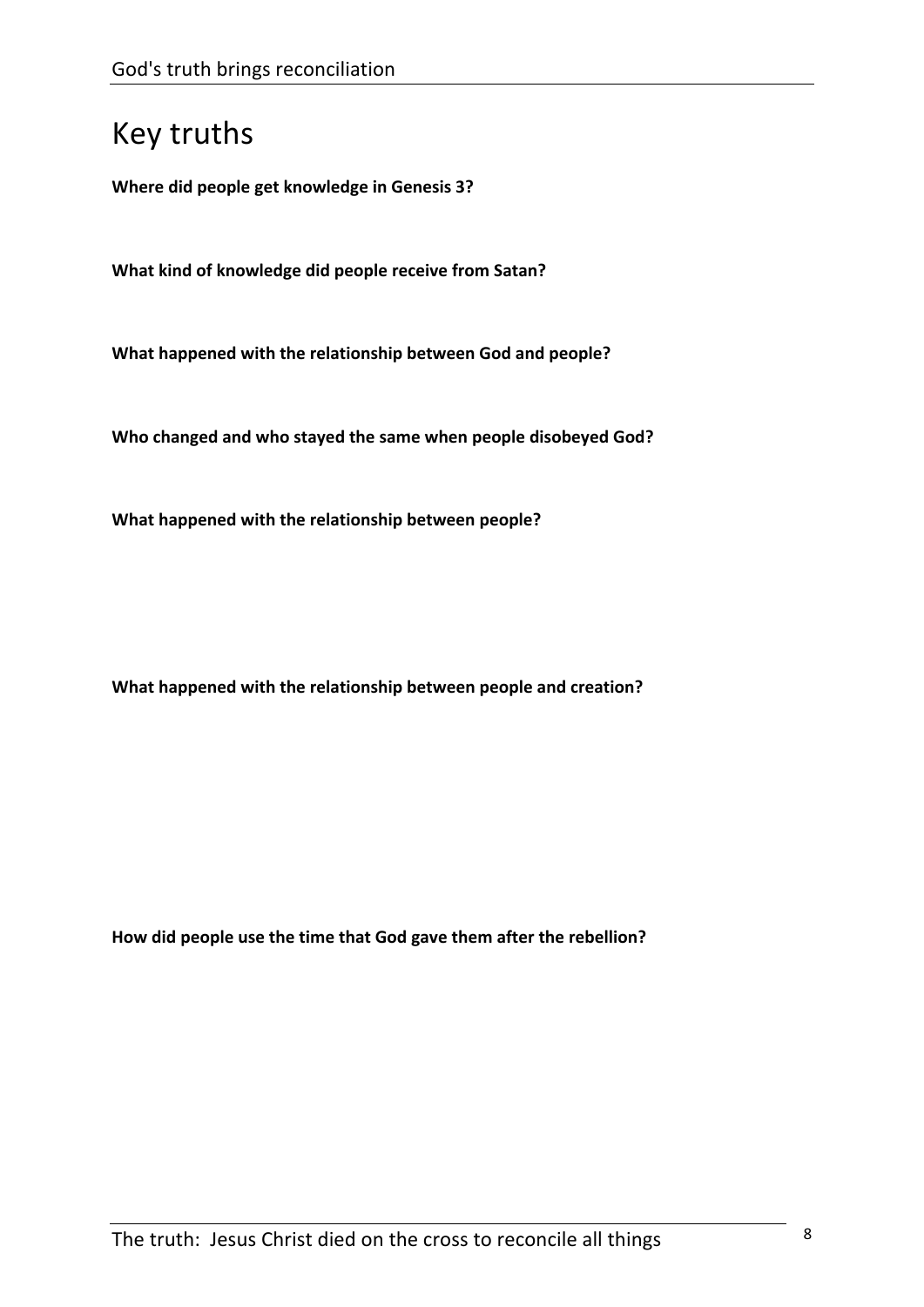#### **Lesson 4: God's mission (plan)** Rest of Old Testament



Lost Purpose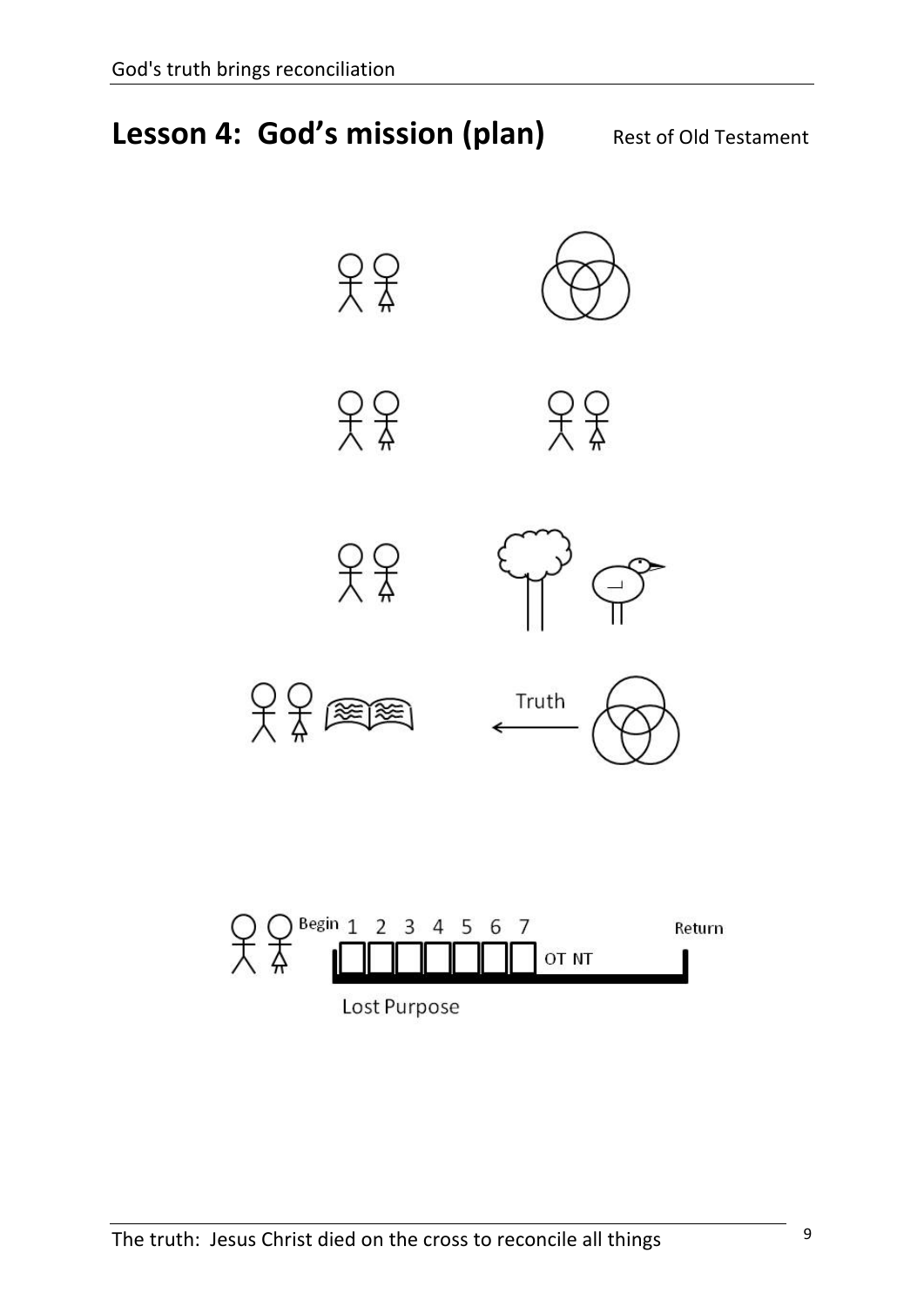How was the relationship between God and people in the rest of the Old Testament?

How was the relationship between people in the rest of the Old Testament?

How was the relationship between people and creation in the rest of the Old Testament?

Where did people go to get knowledge in the rest of the Old Testament?

How did people use the time that God gave them in the rest of the Old Testament?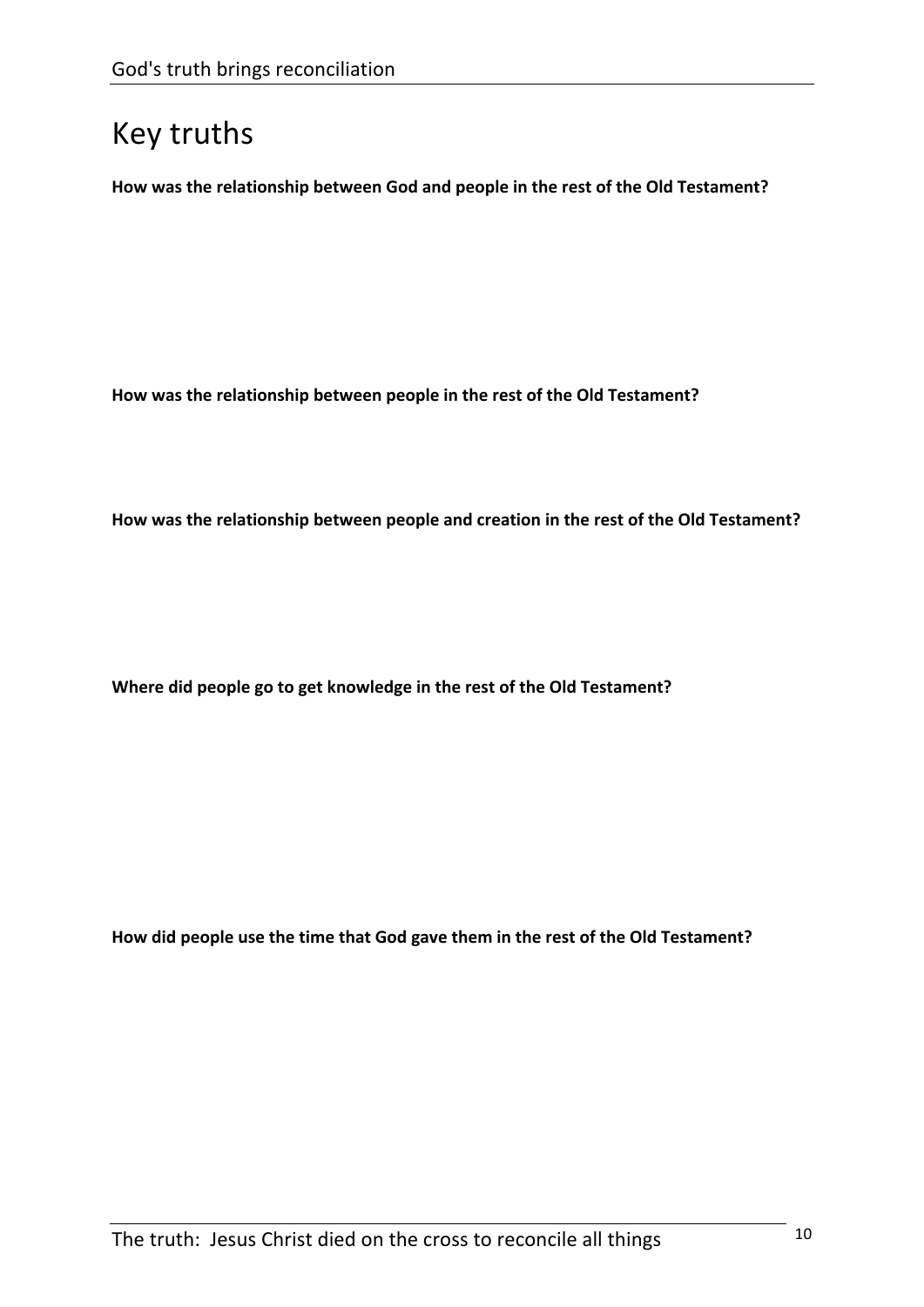

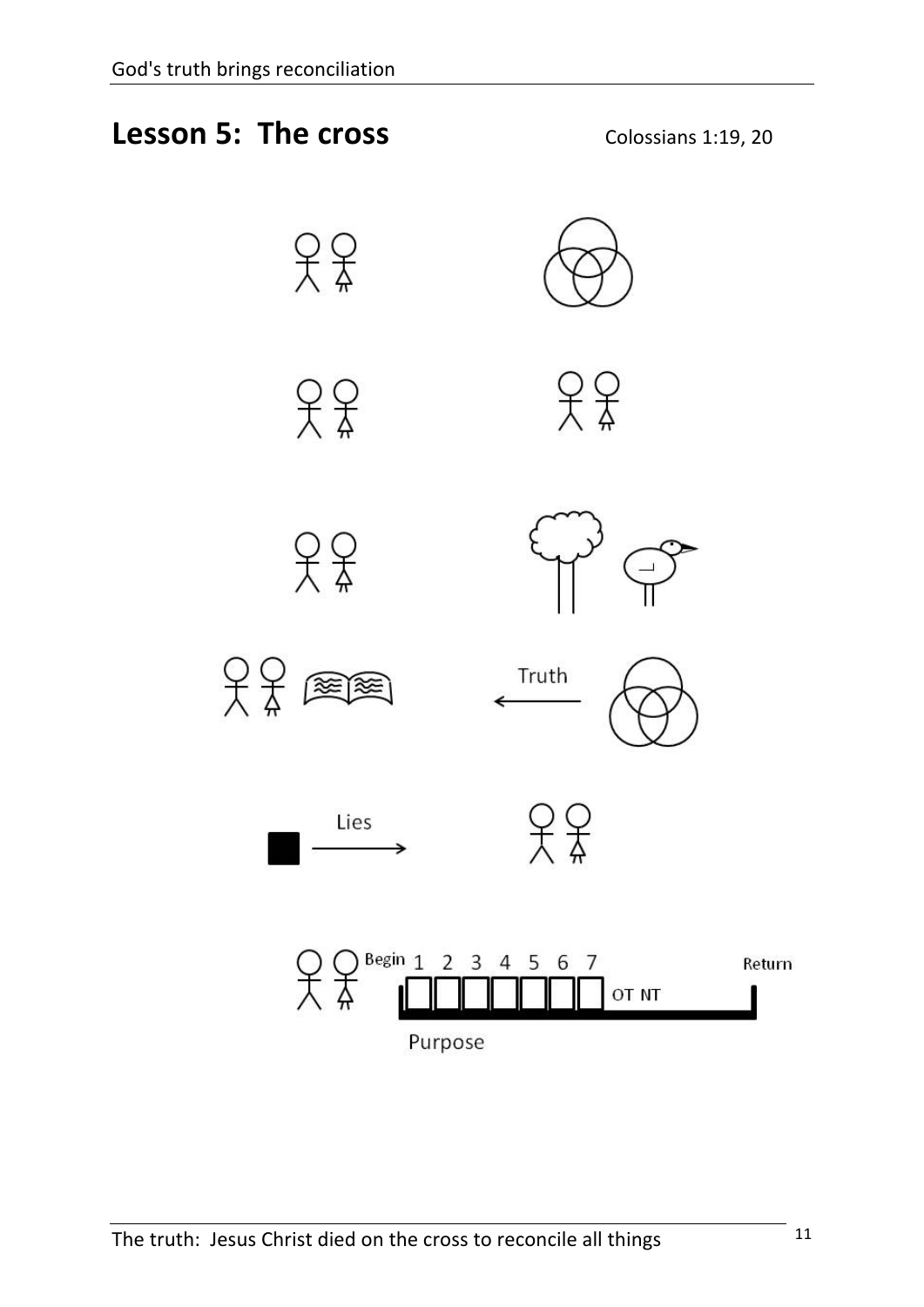**Why did Jesus Christ die on the cross?** 

What are the all things that Jesus Christ reconciled?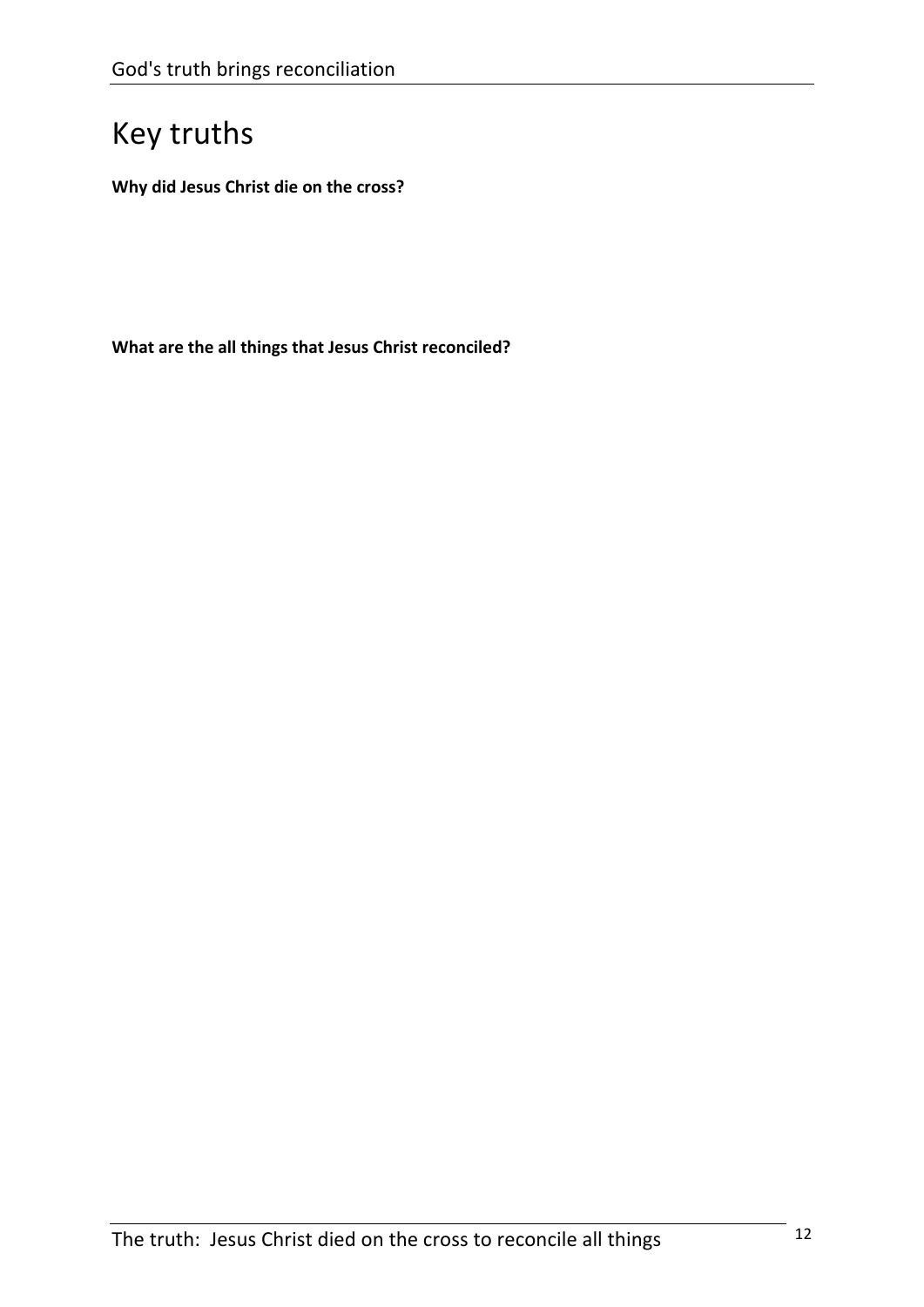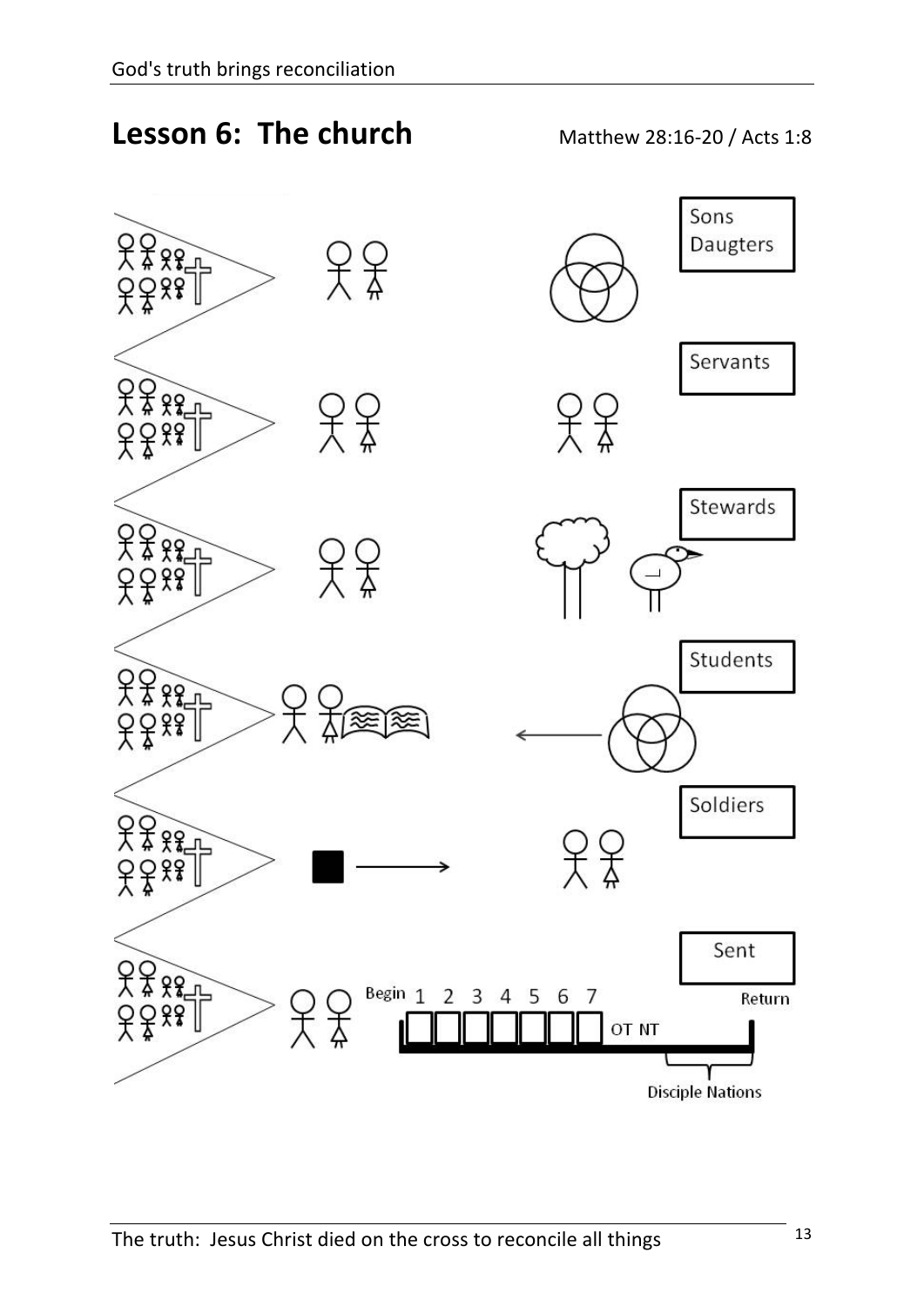**What do we believe about God?** 

As sons and daughters our relationship with God is reconciled to .....

**What truth do we believe about people?** 

As servants our relationship to people is reconciled to .....

**What truth do we believe about creation?** 

As stewards our relationship to creation is reconciled to .....

What truth do we believe about God's Word?

As students we are reconciled to .....

**What truth do we believe about Satan?** 

As soldiers we are reconciled to .....

**What truth do we believe about time?** 

Between the resurrection and return of Christ we are sent .....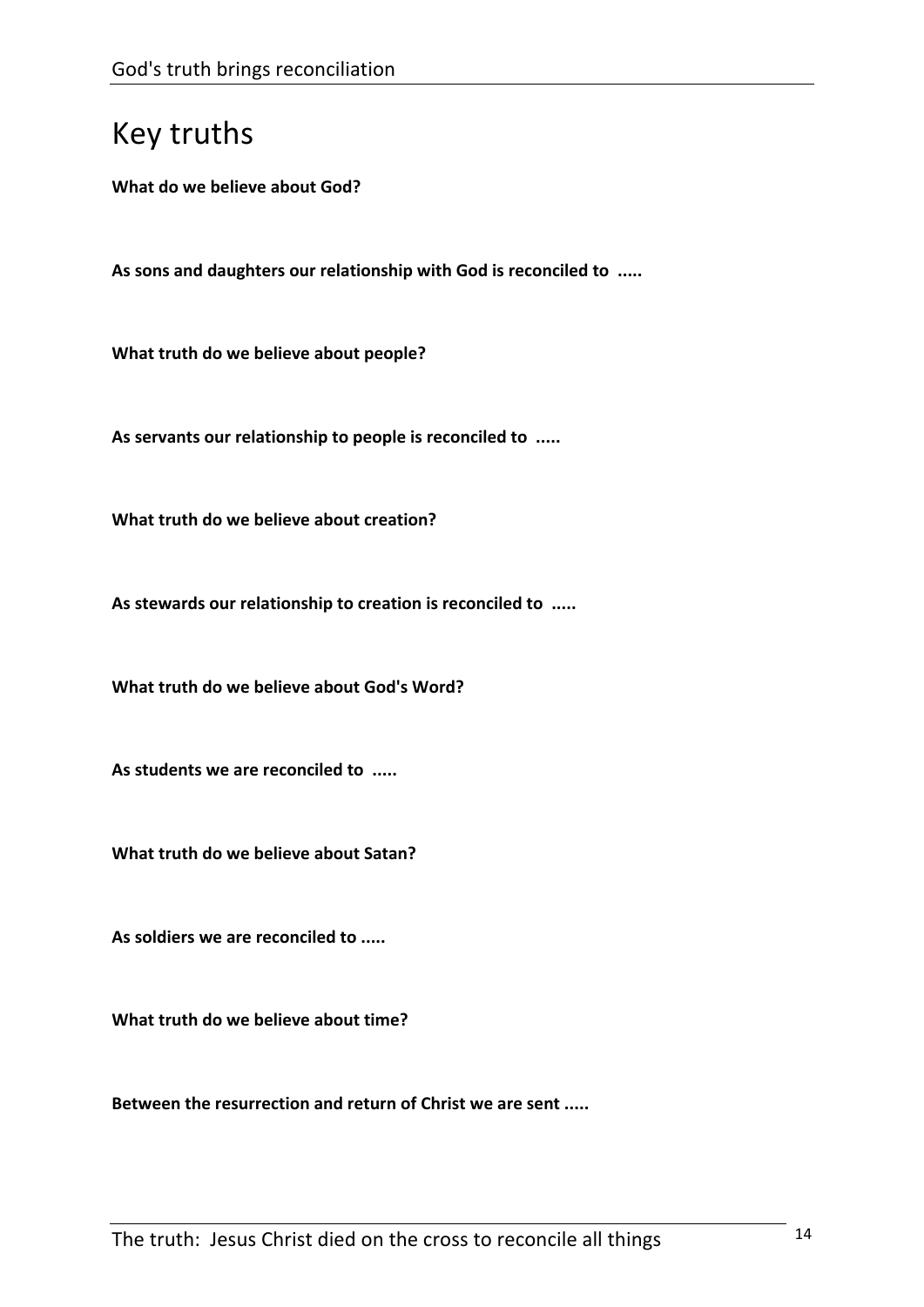#### **Lesson 7: The return Example 21:1-8** Revelation 21:1-8

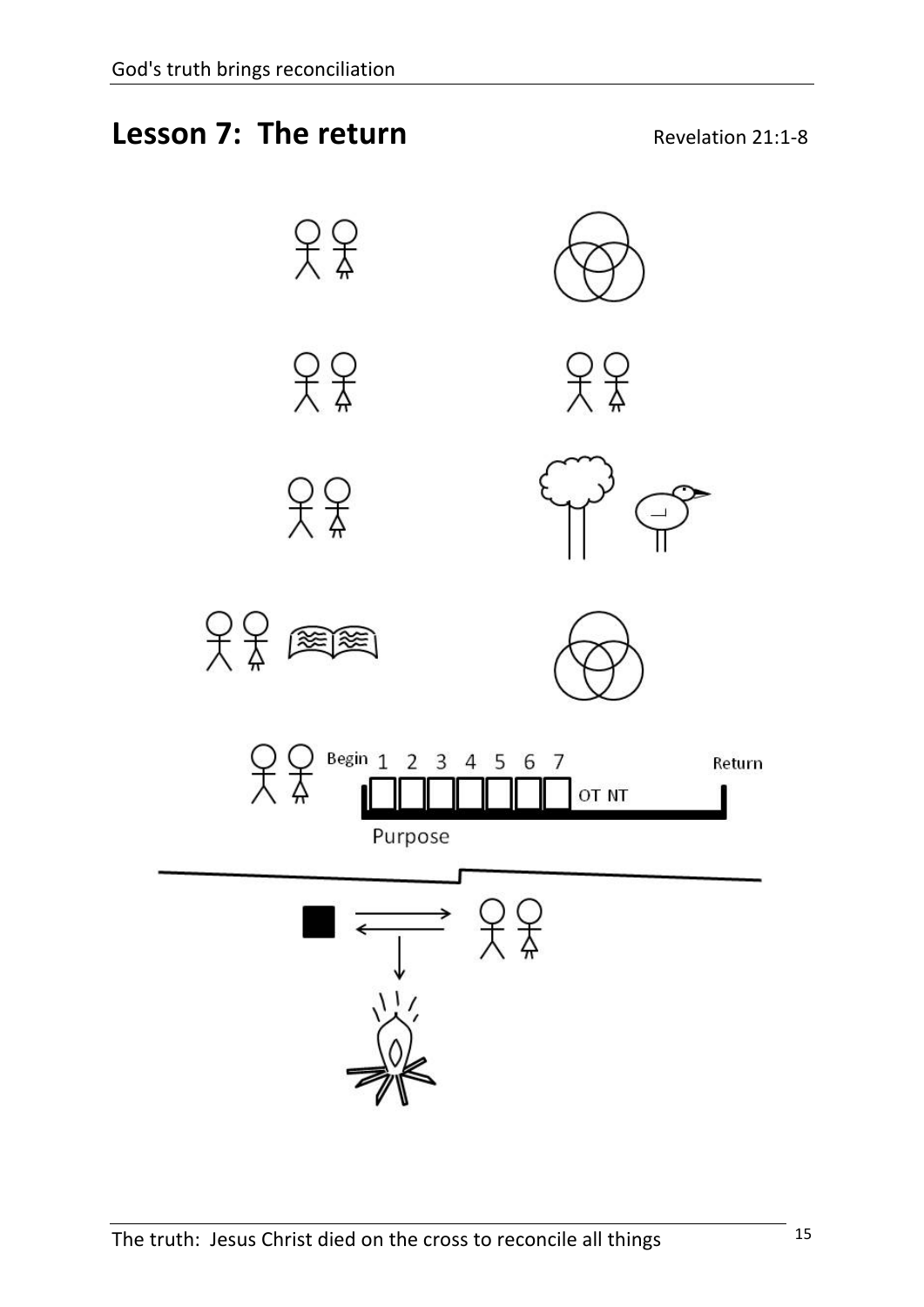How will the relationship be between God and people when Jesus Christ returns?

How will the relationship be between people when Jesus Christ returns?

How will the relationship be between people and creation when Jesus Christ returns?

What knowledge will people have when Jesus Christ returns?

How will people use their time when Jesus Christ returns?

What will happen to Satan and people who believed his lies?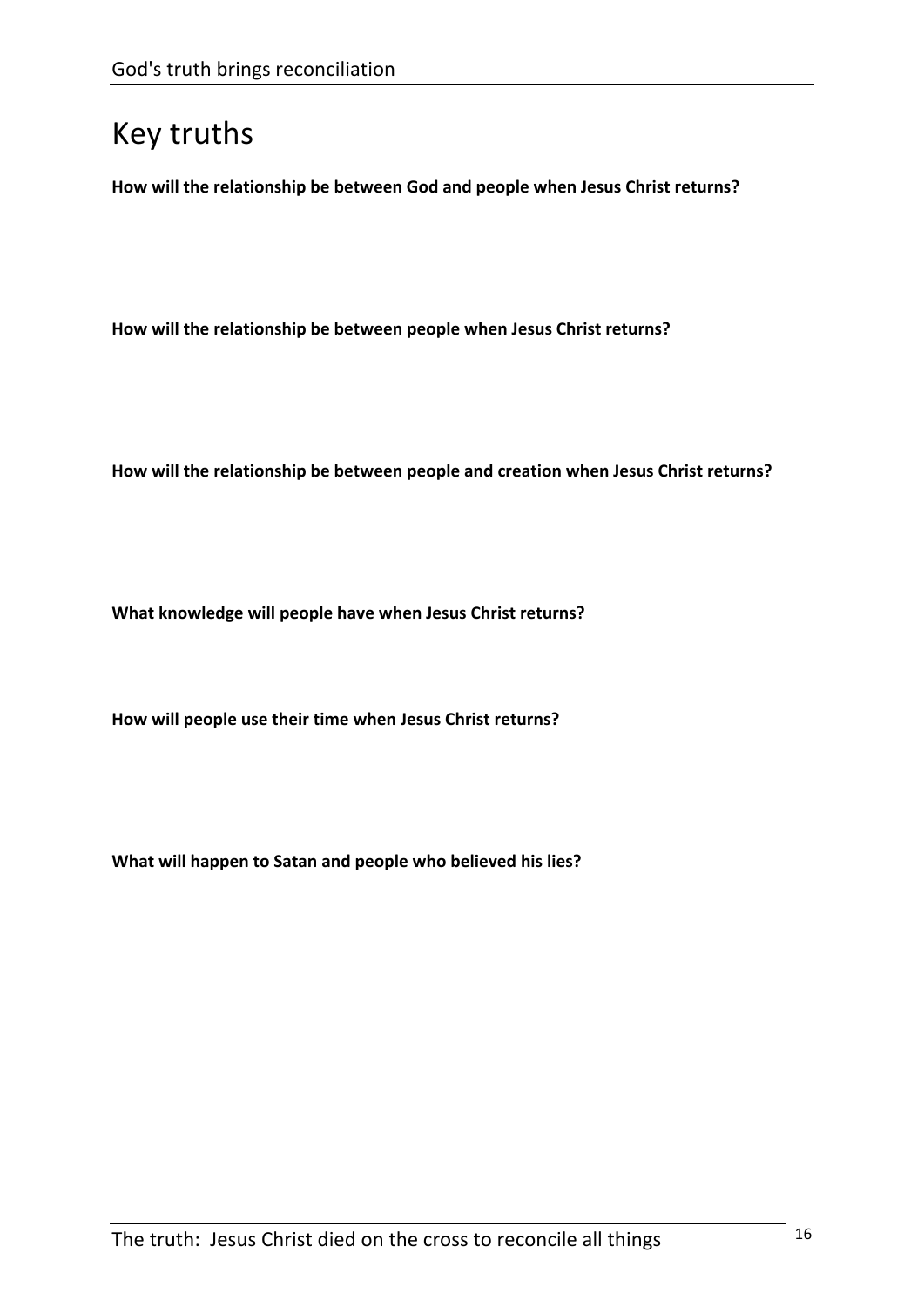#### **Lesson 8: Action steps**

What is the most important thing that you can do to show your family and community that you trust in God alone?

What is the most important thing that you can do to serve your family and community?

What is the most important thing that you can do to show your family and community that you are a caretaker of creation?